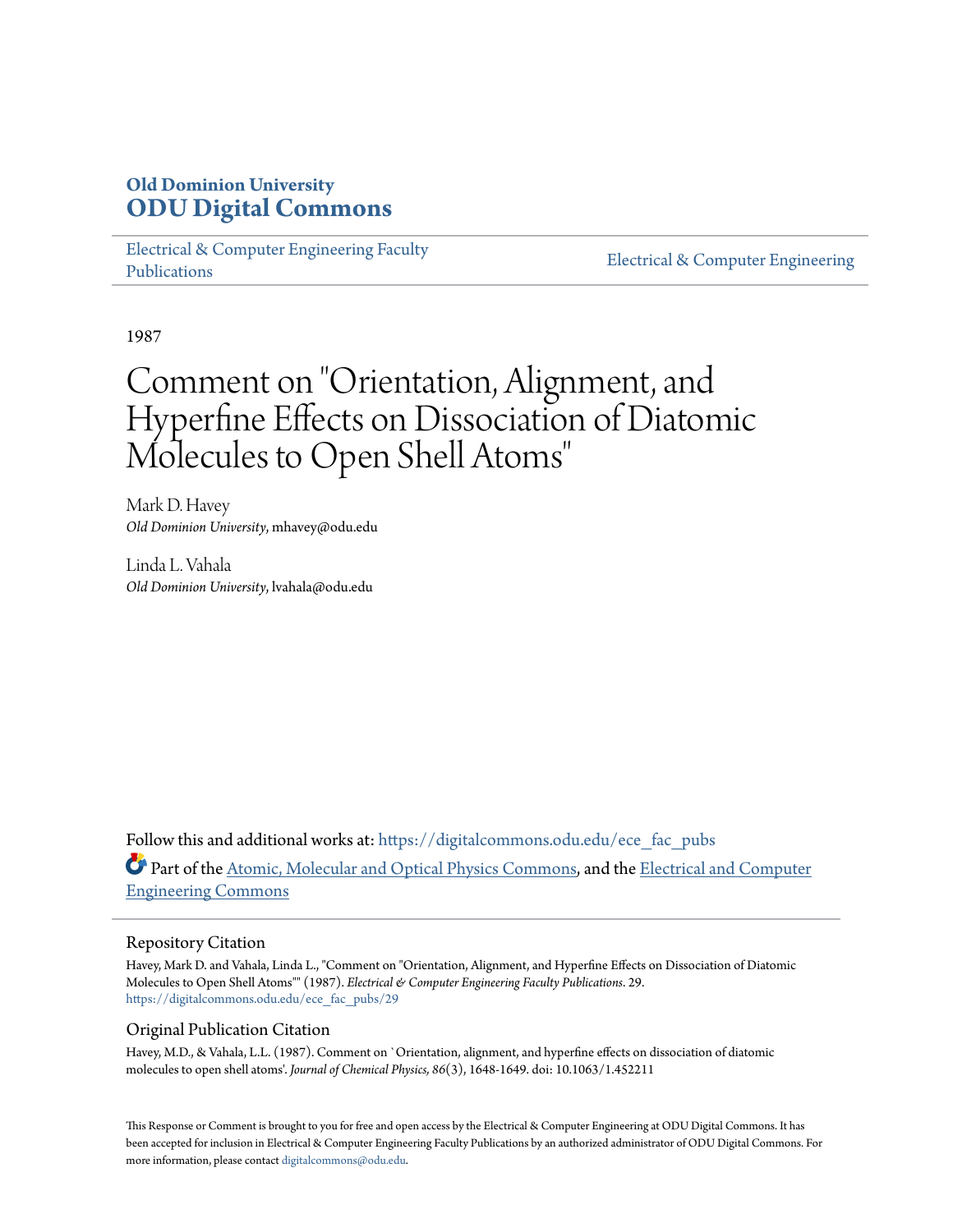diagonalizing a few-channel Hamiltonian-the energy adaptation may lead to very large reductions in computational effort.

Although the simple approach used here has apparently never been utilized before, it is similar in spirit to other approaches that have been tried. One very similar approach is the method of contracted scattering basis functions, which was developed and applied successfully in the context of the Kohn variational method.<sup>3</sup> Another approach that may succeed for the same physical reasons is the use of basis functions based on a semiclassical interpretation of trajectories.<sup>4</sup> Such basis functions include momentum adaptation and may be more efficient for expanding several degrees of freedom, whereas energy adaptation, which is simpler, should suffice for expanding translational functions in algebraic close coupling approaches<sup>1</sup> to scattering problems. Finally

we note that similar techniques have been employed by Kuruoglu and Micha for expanding the T operator,<sup>5</sup> and a similar prediagonalization technique has been used by Bacic and Light for discrete-variable ray basis sets for bound-state eigenvalue calculations.<sup>6</sup>

This work was supported in part by the National Science Foundation under Grant No. CHE83-17944.

- 2J. Schwinger, Phys. Rev. 78, 135 (1950); S. Altshuler, *ibid.* 89, 1278 (1953); R. G. Newton, *Scattering Theory* (McGraw-Hill, New York, 1966).
- 3J. Abdallah, Jr. and D. G. Truhlar, J. Chem. Phys. 61, 30 (1974).
- <sup>4</sup>M. J. Davis and E. J. Heller, J. Chem. Phys. 71, 3383 (1979).
- 5Z. C. Kuruoglu and D. A. Micha, J. Chem. Phys. 72, 3327 (1980).
- <sup>6</sup>Z. Bačić and J. C. Light, J. Chem. Phys. 85, 4594 (1986).

#### **COMMENTS**

## **Comment on "Orientation, alignment, and hyperfine effects on dissociation of diatomic molecules to open shell atoms"**

M. D. Havey *Physics Department, Old Dominion University, Norfolk, Virginia 23508* 

L. L. Vahala *Electrical Engineering Department, Old Dominion University, Norfolk, Virginia 23508* 

(Received 10 June 1986; accepted 9 October 1986)

A recent paper in this journal<sup>1</sup> reported expressions describing the orientation and alignment produced, in an axial recoil limit, by one photon dissociation of diatomic molecules. Reported also were values, applicable to the resonance transitions of the alkali atoms, for orientation and alignment depolarization coefficients  $g^{(1)}$  and  $g^{(2)}$ . However, due to a numerical oversight,<sup>1</sup> most of the values presented for  $g^{(k)}$  in that paper are incorrect, in some cases by as much as a factor of 2. We give in this Comment a tabulation of correct  $g^{(1)}$  and  $g^{(2)}$  values applicable to the resonance transitions of the common alkali isotopes. The values of  $g^{(2)}$  we obtain yield linear polarization degrees for the  ${}^{6}$ Li,  ${}^{7}$ Li, and  ${}^{23}$ Na resonance transitions in agreement with experimental data. $2-4$  Further, due to the dependence of  $g^{(k)}$  on measured hyperfine splittings and radiative lifetimes [see Eq. (1) below] there is always some uncertainty in the value of  $g^{(k)}$ . As estimates of this uncertainty are of considerable value to experimentalists using the  $g^{(k)}$ , we supplement the values of  $g^{(k)}$  presented here with uncertainties in the coefficients derived from those in the measurements. Finally, an application to the results of Rothe *et al.*,<sup>5</sup> on the polarization of atomic Na D 2 resonance produced in photodissociation of  $Na<sub>2</sub>$ , is made.

The depolarization coefficients<sup>6-8</sup> generally describe the influence of an initially unpolarized and unobserved angular momentum *I* on an average tensor multipole  $\langle T_{ka} \rangle$  describing a state of angular momentum J. The orientation and alignment are the axially symmetric tensors  $\langle T_{10} \rangle$  and  $\langle T_{20} \rangle$ . If a multipole of initial value  $\langle T_{kq} (0) \rangle$  becomes depolarized via an interaction between  $I$  and  $J$ , then  $\langle T_{kq} \rangle = g^{(k)} \langle T_{kq}(0) \rangle$ , where

$$
g^{(k)} = \sum_{F} \sum_{F'} \frac{(2F' + 1)(2F + 1)}{2I + 1} \frac{W^2 (FF' J; K I)}{1 + (\omega_{F F'} \tau)^2}.
$$
 (1)

Here  $F$  and  $F'$  are the set of quantum numbers formed by coupling I and J,  $W(··)$  is a Racah coefficient, and  $\omega_{FF}$  the angular frequency splittings produced by the interaction of  $I$ and J. The average duration of the interaction is  $\tau$ .  $\langle T_{kq} (0) \rangle$ might be produced by photodissociation of a diatomic molecule, in an optical collision, or by numerous other excitation mechanisms. Equation ( 1) is applicable so long as the angular momentum  $I$  is not effected by the dynamics of the creation of  $\langle T_{ka} (0) \rangle$ , and so long as the excitation mechanism is rapid compared to all  $\omega_{FF}$ .<sup>9</sup> If *J* interacts with more than one angular momentum (say via a fine and hyperfine inter-

<sup>&</sup>lt;sup>1</sup>See, for example, D. G. Truhlar, J. Abdallah, Jr., and R. L. Smith, Adv. Chem. Phys. 25, 211 (1974).